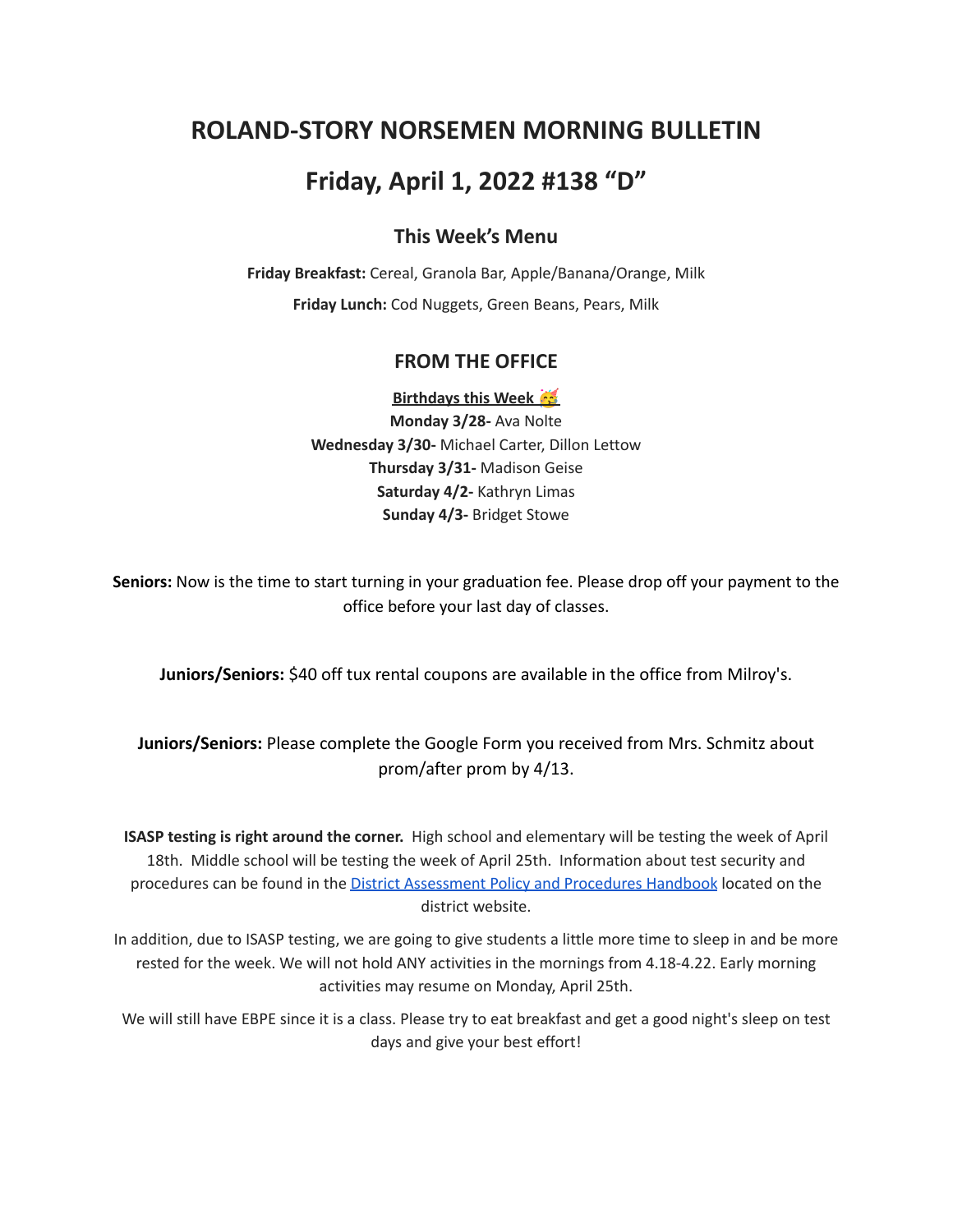**The City of Roland is researching the need for childcare in Roland.** As a part of this effort a survey was created to gauge the need and interest. For accuracy, please only complete one survey per household and only complete the survey if you are looking for a childcare facility that could potentially be utilized by you. The survey will remain open until noon on Wednesday, March 30, 2022. The link to the survey can be found below.

<https://www.surveymonkey.com/r/Areachildcaresurvey>



#### **[COUNSELOR FOLDER](https://docs.google.com/document/d/1vmwczNPbDzXe9vFaG5LJMQ7NYDv-i4oQJHybqA65TUc/edit?usp=sharing) (9-12)-Click here**



Students, come and hear about these career opportunities. To attend, please sign up in the counselor's office *at least one day* prior to the presentation day.

April 6: John Deere/VanWall Tech program (See the flyer) Click here to [watch](https://www.youtube.com/watch?v=h0zPXGK_n_c) a video

April 23: Fire Science Job Opportunities Click here to [watch](https://www.youtube.com/watch?v=xBXR6h_2eWg) a video

April 7: Iowa Law Enforcement Academy



**#GETAJOB Youth Summer Job Fair in Ames.** See [flyer](https://drive.google.com/file/d/19PRxPHgJE0Wyssa45Q2YrSued6K3SDaH/view?usp=sharing) for more information.

*RS students, take time for your mental health* by registering for this "Teens Training Teens-Psychological First Aid (PFA)" This 3-hour online course will teach students how to manage their distress and cope with post-disaster stress and adversity. (See [attached](https://drive.google.com/file/d/18ZxsDgb9mTVccDP5AD1ejwqoEi1MNUwE/view?usp=sharing) flyer.)

#### **Local Scholarships Due This Friday, April 1st!**

\*GNB Bank Leadership [Scholarship](https://www.gnbbank.com/resources/story-city-leadership-scholarship) Fill and submit \$500 Due 4/1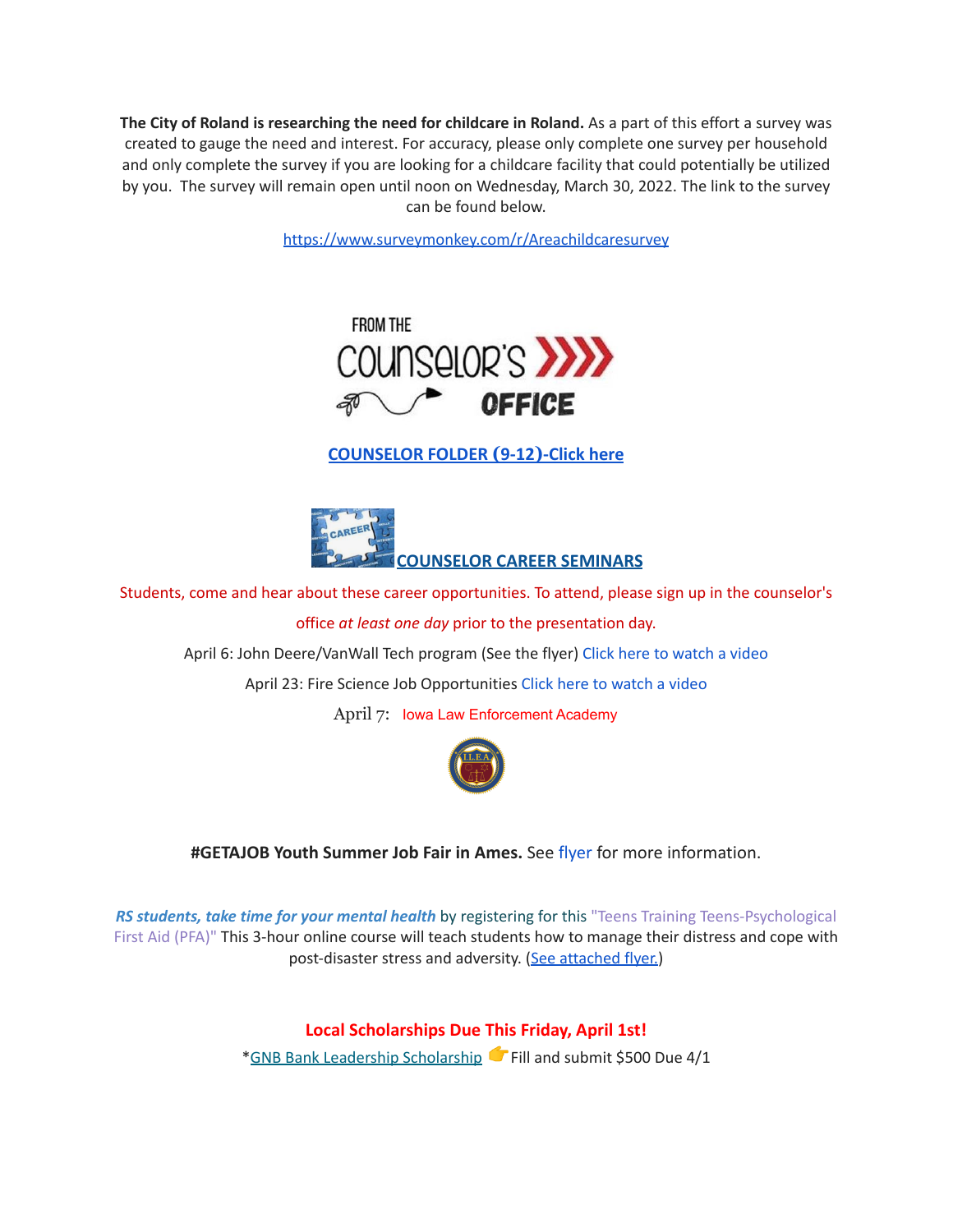\*The "Resilient Student" RSHS [Faculty/Staff](https://docs.google.com/document/d/1DolWUUWkhc9uRV9cDZrlwnYTIr44UcPiFxY4Xkupsj0/edit?usp=sharing) Award  $\bullet$  Make a copy, fill, print and turn into Mrs. Heisterkamp \$ 715 Due 4/1 @4:00pm

\*The Roland Post 307/Jim and Marylin Hanson [Scholarship](https://docs.google.com/document/d/1hGUuBTFqrA-IeXjmN94zoUkQR-ErMDrUDyJX0Yc3fx0/edit?usp=sharing) Make a copy, fill, email LegionPost307@gmail.com \$1,500 Due 4/1 @4:00pm

\*Story City Lions Club [Scholarship](https://docs.google.com/document/d/1z7ucMbK4WEvvNb9NVBe3FD28h53iTSawX8qWUl0m6oA/edit?usp=sharing) Make a copy, fill, print and turn into Counselor's office \$500 Due 4/1 @12:00pm

\*Story [City/Lafayette](https://docs.google.com/document/d/1DRZOK0yQEV5eI7SDx7LBRARU3wUClkRxSl4DFl1TSOU/edit?usp=sharing) Twp. Firefighters Scholarship Make a copy, fill, print, sign and turn into Counselor's office \$500 Due 4/1 @ 4:00pm

\*William Applegate [Volunteerism](https://docs.google.com/document/d/1w4rNFOTwAFqpjEvS-51FwYbhvd6fQvigs1578zBW-tw/edit?usp=sharing) Scholarship Make a copy, fill, print, sign and turn into Counselor's office \$1,000 Due 4/1@12:00pm

\*Reuben Sansgaard [Scholarship](https://docs.google.com/document/d/1LR2RwFYr7AG3FUyGWVx12ymv-TE93qQbHet9jzHKVyU/edit?usp=sharing) Program by Sansgaard Group Make a copy, fill, print, sign and turn into Counselor's office \$1,000 Due 4/1 @12:00pm

\*Thrills [Scholarship](https://docs.google.com/document/d/1QJta3C5yzfZrCdazRN4EIHX3l1EGl8av38jpxH3JqyU/edit?usp=sharing) Make a copy, fill, print and turn into Counselor's office \$1,000 Due 4/1 @12:00pm

\*Dale W. [Henricks](https://docs.google.com/document/d/1QlRIHdvRzmxNbdfucF4hyEJ2MzvAer_LqN1C1bAIIOk/edit?usp=sharing) by Story City EDC Make a copy, fill, print and turn into Counselor's office \$1,000 Due 4/1 @12:00pm

[\\*Roland-Story](https://docs.google.com/document/d/1L-tgrmtRhI17mbAynBf7wRqcn4feF0ftZ4YQ7eolHUI/edit) School Foundation Scholarship Make a copy, fill, share the final copy with Mrs. Cory, print and turn into Counselor's office \$Varies Due 4/1 @12:00pm



## **Local Scholarship**

Friends 'N Service [Scholarship-](https://docs.google.com/document/d/1YxuVTwJ-CIinoMlmP1qQKGAZsTg1ZqAjS9JUfoK-CpY/edit?usp=sharing) \$400 due 4/22 @12:00pm

JSTT (Judge Story Theatrical Troupe) Annual [Scholarship-](https://judgestorytroupe.wordpress.com/about/scholarship/) \$500 due 4/30

## **ATHLETIC ACTIVITIES FOR THE WEEK**

**Friday 4/1**

Varsity Boys & Girls Track Quad @ Roland Story High School 4:30pm

**Dates to Remember**